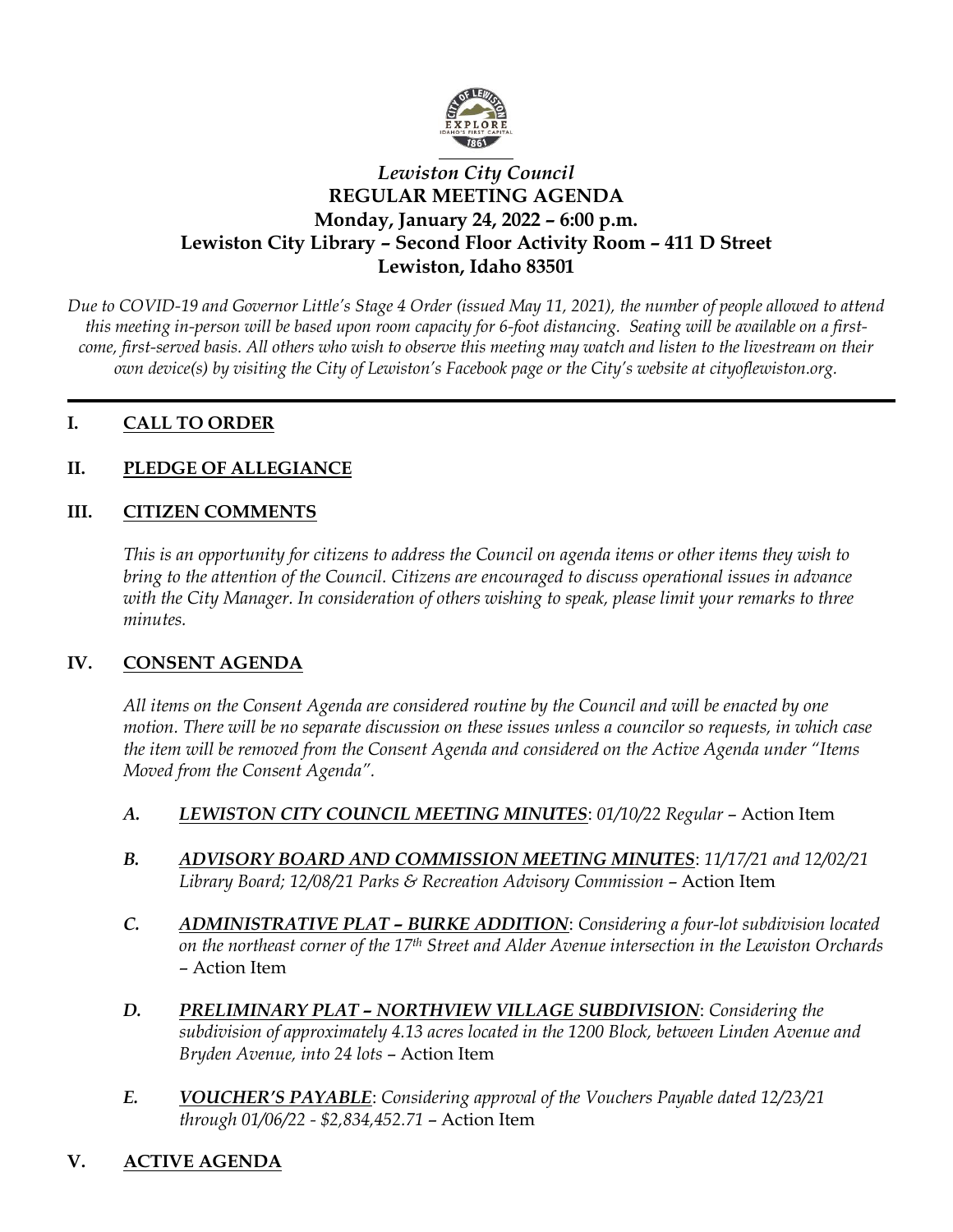- *A. POTENTIAL PURCHASE OF TWIN CITY FOODS*: *Considering negotiating a purchase and sales agreement for the purchase of Twin City Foods* – Action Item (Von Tersch)
- *B. 2021 FEDERAL LANDS ACCESS PROGRAM FUNDING APPLICATION*: *Considering authorizing the Mayor to sign the FLAP application for Snake River Avenue; Southway Bridge to 11th Avenue* – Action Item (Dustin Johnson)
- *C. COUNCIL LIAISONS TO CITY BOARDS AND COMMISSIONS*: *Considering the appointment of City Councilors as Council liaisons to the following City boards and commissions: Cemetery/Urban Forestry Advisory Commission, Code Board of Appeals, Disability Advisory Commission, Emergency Medical Services Advisory Board, Historic Preservation Commission, Library Board of Trustees, Parks and Recreation Advisory Commission, Audit Committee, and Public Works Advisory Commission* – Action Item
- *D. APPOINTMENTS TO OTHER ORGANIZATIONS*: *Considering the appointment of City Councilors, or the Mayor (as applicable), as City representatives and/or members (as applicable) to the following organizations: Lewis-Clark Valley Metropolitan Planning Organization (three elected officials or their designee(s)), Valley Vision, Lewiston-Nez Perce County Airport Authority Board, Nez Perce County-City of Lewiston Emergency Communications Joint Powers Board, Association of Idaho Cities, and Clearwater Economic Development Association (one member and one alternate)* - Action item
- *E. URBAN RENEWAL AGENCY CITY REPRESENTATIVE APPOINTMENT*: *Considering the appointment of a City Councilor to the Urban Renewal Agency of the City of Lewiston, Idaho* – Action Item
- *F. URBAN RENEWAL AGENCY CITY ALTERNATE REPRESENTATIVE APPOINTMENT*: *Considering the appointment of an alternate City Councilor to the Urban Renewal Agency of the City of Lewiston, Idaho* – Action Item
- *G. URBAN RENEWAL AGENCY PORT REPRESENTATIVE APPOINTMENT*: *Considering the appointment of Joe Anderson to the Urban Renewal Agency of the City of Lewiston, Idaho as the Port of Lewiston's representative* – Action Item
- *H. CITY COUNCIL SUBCOMMITTEE*: *Considering the selection of a City Council subcommittee to review City Code Chapter 2 and make recommendations to the full City Council* – Action Item
- *I. 854/858 MAIN STREET*: *Update provided by Assistant City Attorney Hermann* Action Item
- *J.* **LICENSES**: *Considering approval of the following renewal licenses Action Item (Stricker)*

# *Retail Liquor, Retail Wine by the Drink and Bottle, Retail Beer On and Off Premise*:

- *Alibi / Sports Edition, 1702 Main St*
- *Applebee's, 2235 Thain Gr*
- *Boomer's / Zone 208, 0301 2nd St*
- *Boomtown, 516 Main St*